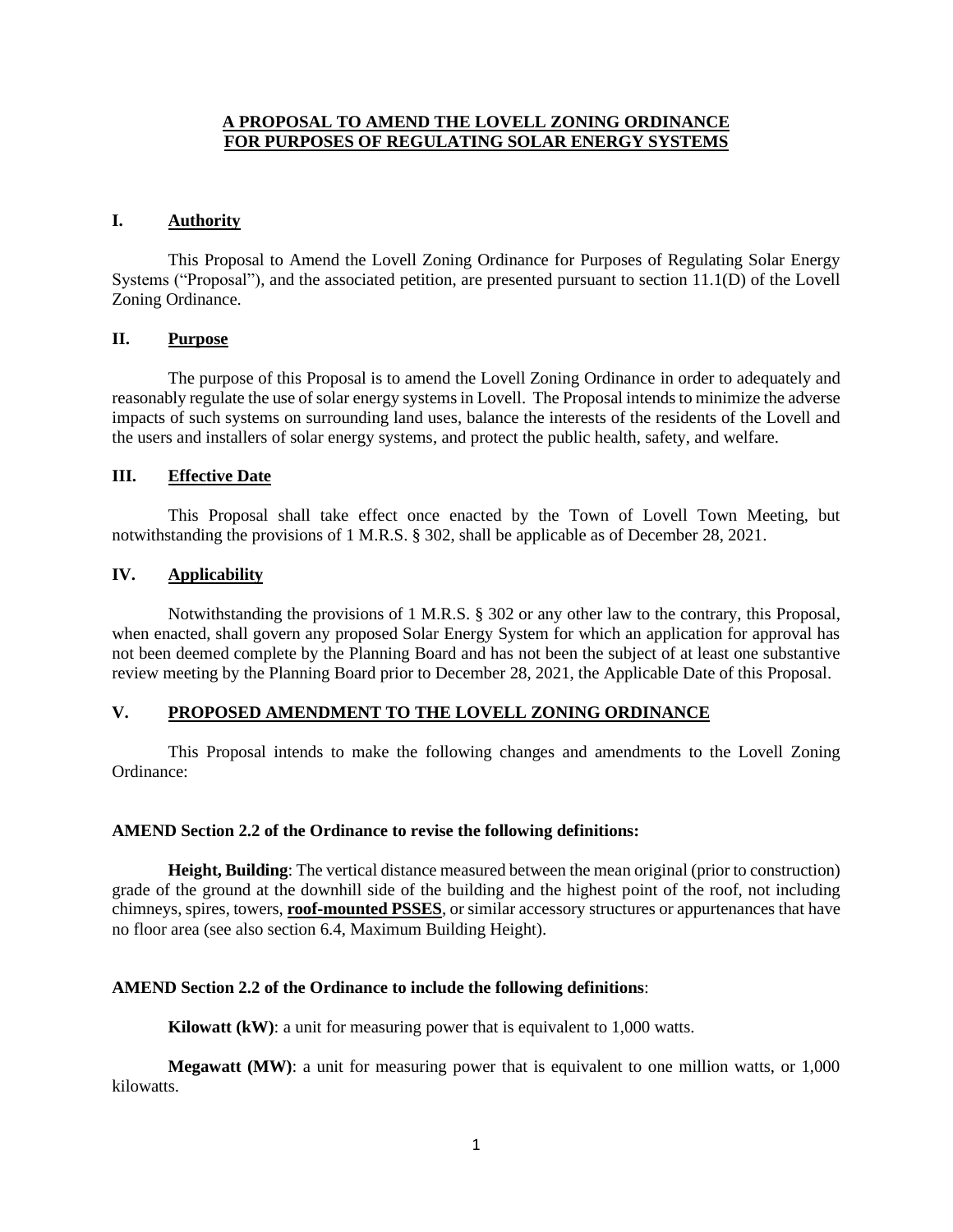**Large Scale Solar Energy Systems (LSSES):** An area of land or other area used for a solar collection system principally used to capture solar energy, convert it to electrical energy or thermal power and supply electrical or thermal power primarily for off-site use. Large Scale Solar Energy Systems may consist of one or more free-standing ground, or roof, or wall mounted solar collector devices or solar related equipment and other accessory structures and buildings including light reflectors, concentrators, inverters, and heat exchangers, substations, electrical infrastructure, transmission lines and other appurtenant structures. LSSES are Solar Energy Systems with a total panel area greater than 21,780 square feet (0.5 acres) on any one lot and less than ten (10) acres on any one lot.

**Mounting**: The manner in which a Solar Energy System is affixed to the ground, a wall, or a roof.

**Personal Scale Solar Energy Systems – Major (PSSES – Major)**: An area of land or other area used for a solar collection system principally used to capture solar energy, convert it to electrical energy or thermal power and supply electrical or thermal power primarily for on-site use. Personal Scale Solar Energy Systems-Major are accessory to the principal use on the parcel, consist of one or more freestanding ground, or roof, or wall mounted solar collector devices or solar related equipment, and are intended to primarily reduce on-site consumption of utility power or fuels. The sale and distribution of excess energy to a public utility for distribution shall be incidental to PSSES-Major and shall not be its primary purpose. PSSES-Major are Solar Energy Systems with a total panel area greater than 1200 square feet and less than 21,780 square feet (0.5 acres) on any one lot.

**Personal Scale Solar Energy Systems – Minor (PSSES – Minor)**: An area of land or other area used for a solar collection system principally used to capture solar energy, convert it to electrical energy or thermal power primarily for on-site use. Personal Scale Solar Energy Systems-Minor are accessory to the principal use on the parcel, consist of one or more free-standing ground, or roof or wall mounted solar collector devices or solar related equipment, and are intended to primarily reduce on-site consumption of utility power or fuels. The sale and distribution of excess energy to a public utility for distribution shall be incidental to PSSES-Minor and shall not be its primary purpose. PSSES-Minor are Solar Energy Systems with a total panel area less than or equal to 1200 square feet on any one lot.

**Solar Array**: Multiple solar panels combined together to create one Solar Energy System.

**Solar Energy**: Radiant energy (direct, diffuse and/or reflective) received from the sun.

**Solar Energy System:** An interconnected assembly of any equipment, products, or devices which use mechanical, physical, or chemical means to collect and convert solar energy into an alternative form of energy. A Solar Energy System includes Solar Energy Equipment and associated, newly-installed transmission lines. A Solar Energy System may be roof-mounted, ground-mounted, or wall-mounted, and may be any of the following sizes: PSSES-Minor, PSSES-Major, and LSSES

**Solar Panel:** That part or portion of a solar energy system containing one or more receptive cells or modules, the purpose of which is to convert solar energy for use in space heating or cooling, for water heating and/or for electricity.

**Solar Related Equipment:** The parts and components of a Solar Energy System. These parts and components include: any solar photovoltaic cell, module, panel, or array; any solar hot air or water collector device panels; lines, pumps, batteries, mounting brackets, framing, foundations, or other similar components; and, other structures used for or intended to be used for collection of solar energy.

# **AMEND the Land Use Table in Section 6.2 of the Ordinance as follows:**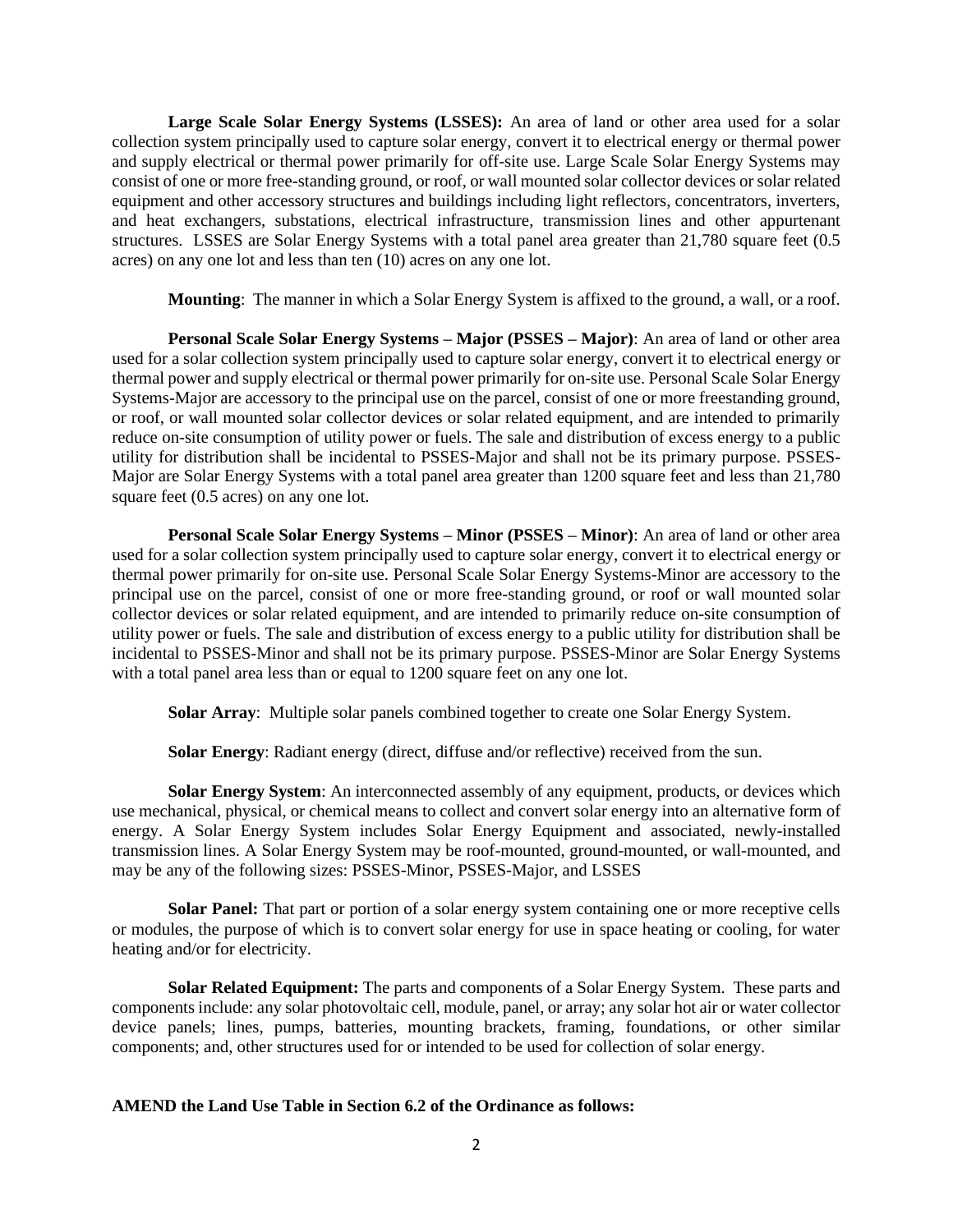| <b>Land Use</b>            |   | <b>MR</b> | R | R <sub>5</sub> | LC | <b>CI</b> | <b>RP</b> | <b>SLR</b> | <b>SP</b> | <b>APO</b>     |
|----------------------------|---|-----------|---|----------------|----|-----------|-----------|------------|-----------|----------------|
| Solar Energy Systems       |   |           |   |                |    |           |           |            |           |                |
| PSSES-Minor (Wall or Roof) | P | P         | P | D              | P  | D         | D         | D          | D         | P              |
| PSSES-Minor (Ground)       | P | P         | P | D              | D  | D         | N         | N          | N         | N              |
|                            |   |           |   |                |    |           |           |            |           |                |
| PSSES-Major (Wall or Roof) | P | P         | P | D              | D  | D         | D         | D          | P         | P              |
| PSSES-Major (Ground)       | P | P         | P | D              | P  | P         | N         | N          | N         | N              |
|                            |   |           |   |                |    |           |           |            |           |                |
| <b>LSSES</b>               | N | N         | N | N              | N  | C         | N         | N          | N         | $\mathrm{N}^5$ |
|                            |   |           |   |                |    |           |           |            |           |                |

<sup>5</sup> Notwithstanding any other provisions in this Ordinance related to the Aquifer Protection Overlay District, a wall, roof, or ground-mounted LSSES shall be a conditional use in any Commercial Industrial District.

**AMEND Article 8 ("Performance Standards, Specific Activities and Land Uses") of the Ordinance to include a new section 8.24, entitled "Solar Energy Systems," for purposes of regulating all solar energy systems in Lovell.**

### **8.24. Solar Energy Systems.**

**A. Purpose.** This section is designed and intended to regulate the development and installation of solar energy systems in the Town of Lovell. It is intended to balance the interests of the residents of the Town of Lovell and the users and installers of all solar energy systems by providing clear standards for the siting, design, construction, operation, monitoring, modification, and removal of such systems, and to address public safety. These standards are also intended:

1. To minimize the adverse impacts of solar energy systems on surrounding land use, including: visual impacts, environmental impacts, impacts to historically significant areas, health and safety impacts, and property value impacts;

2. To allow the Town to protect the public health, safety, and welfare;

3. To support the goals and policies of the Town's Comprehensive Plan; and,

4. To provide for the decommissioning and removal of solar panels and associated transmission lines which are no longer being used for energy generation and transmission purposes.

## **B. Permits Required**

1. **LSSES.** All new Large-Scale Solar Energy Systems (LSSES) and associated solar equipment lines shall be a Conditional Use in any Commercial Industrial District. LSSES shall not be a permitted use in any other District. A LSSES must conform to the requirements of this section. The requirements of this section are in addition to the requirements for conditional use permits generally. To the extent that this section conflicts with other requirements for conditional use permits, the more restrictive requirements shall control. LSSES are not permitted in any Resource Protection, Stream Protection, or Shoreland Limited Residential District.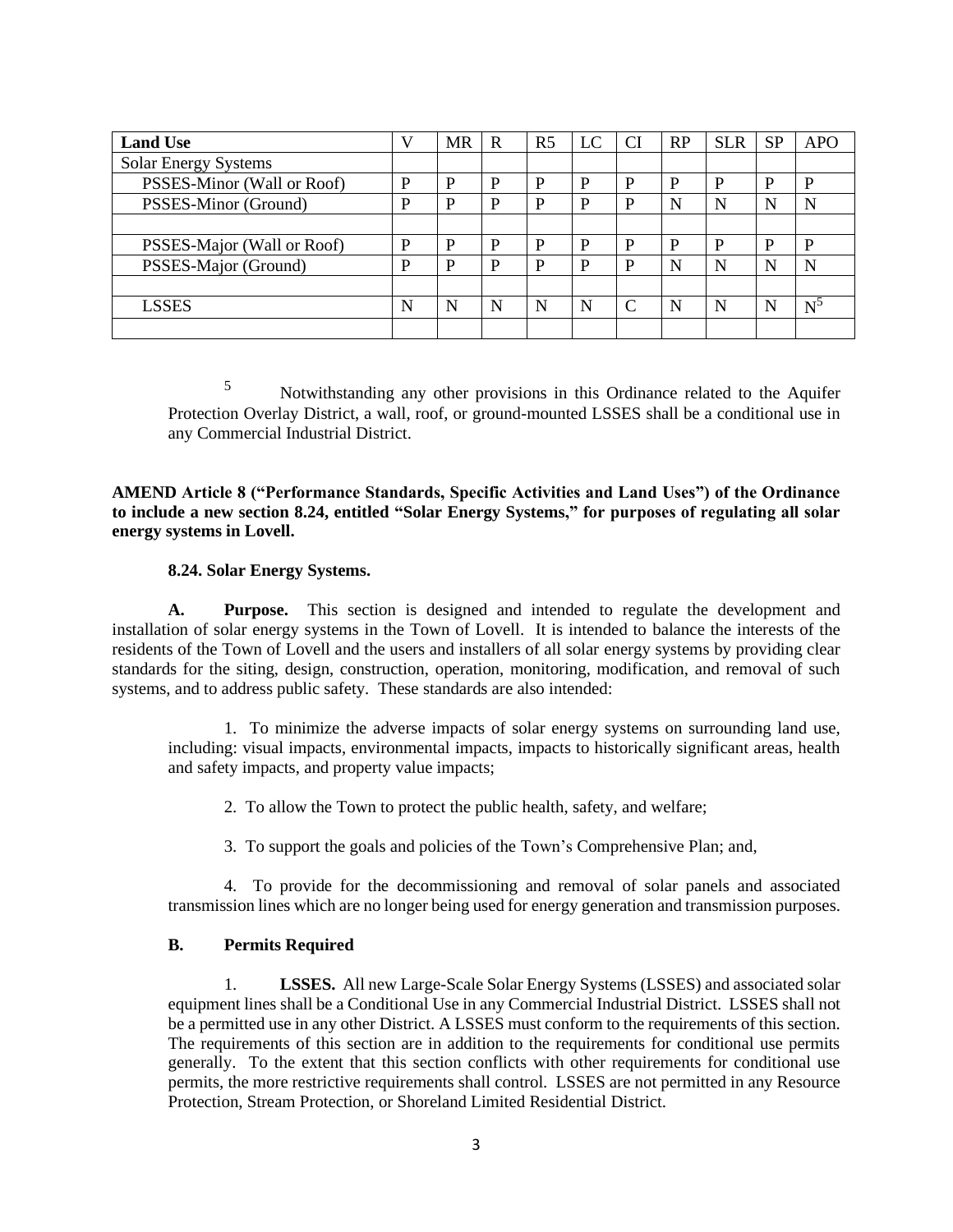2. **PSSES**: All PSSES shall be permitted as a use by right in all zoning districts and shall require a building permit from the Code Enforcement Officer, except that:

a. No ground-mounted PSSES shall be constructed or installed in any Resource Protection, Stream Protection, Shoreland Limited Residential, or Aquifer Protection Overlay Districts.

b. PSSES-Minor with an aggregate collection and/or focusing area of 100 square feet or less are exempt from this Ordinance except that minimum yard setbacks shall apply and shall be equivalent to the principal structure setback in the underlying zoning district for systems of 10 square feet or more.

c. PSSES-Minor with an aggregate collection and/or focusing area of 100 square feet or less do not require a building permit.

3. All PSSES and LSSES shall conform to the requirements of this section and the other applicable provisions of this Ordinance. Whenever the requirements of this section are inconsistent with the requirements of this Ordinance, any other Ordinance, or code or statute, the more restrictive requirements shall apply.

4. This section shall implement the goals and policies of the comprehensive plan regarding preservation of natural features, landscape and scenic character. Within the areas designated as "Scenic Views" on Map #2 of the Lovell Comprehensive Plan all LSSES and PSSES shall be sited and designed to minimize their impact on the scenic resources of the town.

5. Application Fee

a. For any LSSES, the application fee shall be \$10,000. An applicant shall deposit the application fee with the Town at the time the application is filed. All costs incurred by the Town relating to the review and processing of the application, including the cost of services necessary to review an application that are provided by outside engineers, attorneys, planners, environmental specialists, and other consultants or experts shall be billed against the deposit. The applicant shall maintain a minimum of \$5,000 in the account until the review process and construction (if approved) is completed. If the balance in the account drops below \$5,000, the applicant shall deposit additional money to bring the account balance to \$7,500 within five (5) business days. The Town will refund any remaining balance in the account within 60 days after the final inspection of the constructed solar energy system. In the event that the account balance is not brought up to \$7,500 within five (5) business days, the LSSES application shall be deemed automatically suspended.

b. For any PSSES-Major, the application fee shall be \$500.

c. Subject to the provisions of section  $8.24(b)(2)$ , subsection (c), the application fee shall be the standard building permit fee.

#### **C. Personal Scale Solar Energy Systems – General**

1. PSSES-Minor and PSSES-Major are accessory to the principal use on the parcel, consist of one or more ground, roof or wall-mounted systems, and are intended to primarily reduce on-site consumption of utility power or fuels and may be used to reduce the onsite consumption of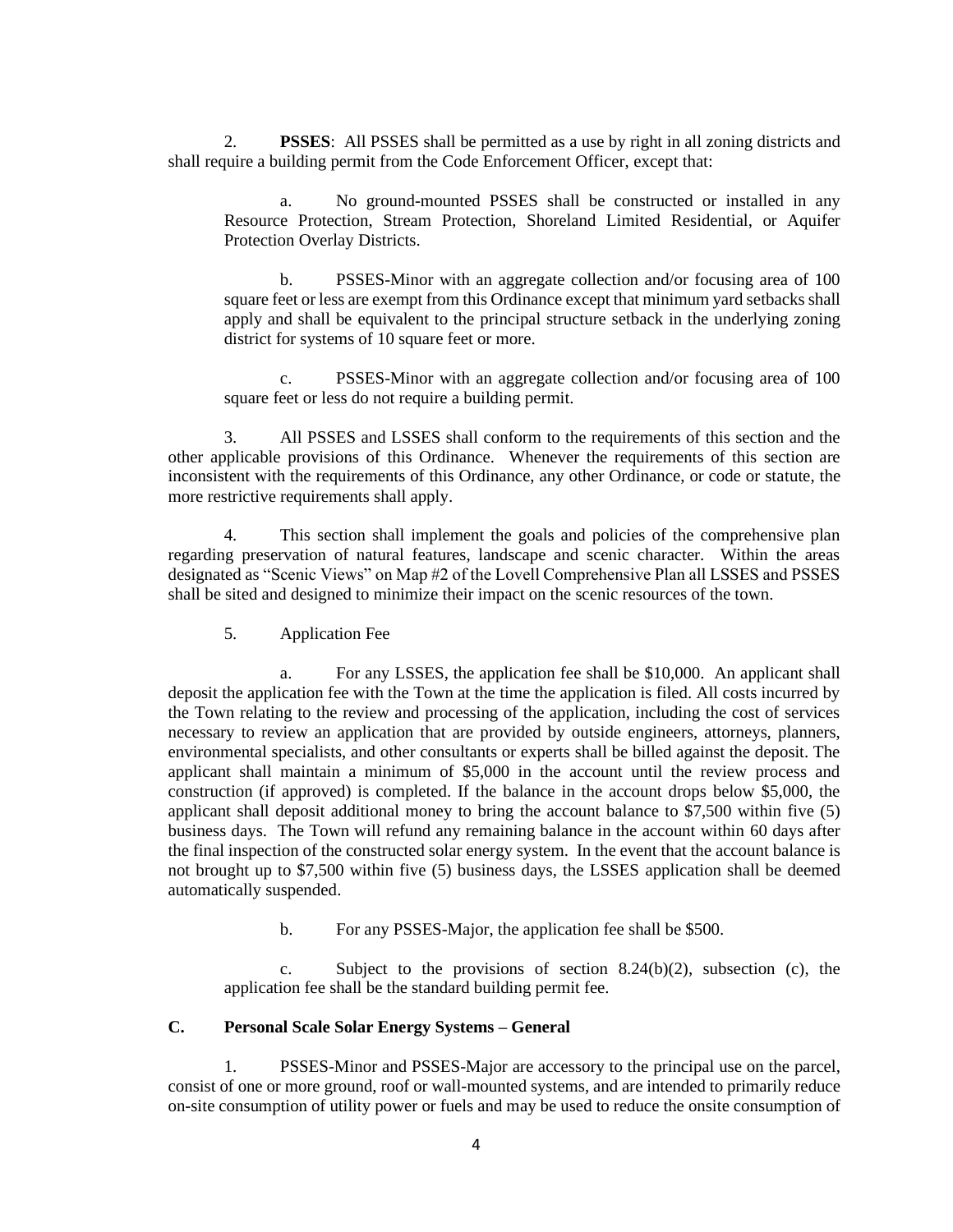utility power or fuels on immediately adjacent lots. The sale and/or distribution of excess energy to a public utility for distribution shall be incidental to any PSSES and shall not be its primary purpose.

2. PSSES constructed prior to the effective date of this Ordinance shall not be required to meet the terms and conditions of this Ordinance. Any physical modification to an existing PSSES whether or not existing prior to the effective date of this Ordinance that materially alters the PSSES shall require approval under this Ordinance. Routine maintenance or like-kind replacements do not require a building permit.

#### **D. Personal Scale Solar Energy Systems - Minor (PSSES-Minor)**

1. PSSES-Minor are Solar Energy Systems with a total panel area less than or equal to 1200 square feet on any one lot. Subject to section  $8.24(B)(2)(a)$ , PSSES-Minor shall be permitted as a use by right in all zoning districts. No more than one PSSES-Minor shall be permitted on any one lot.

2. All PSSES-Minor shall be placed such that concentrated solar radiation or glare does not project anywhere off site.

3. No noise produced by any PSSES-Minor shall be 10 decibels (dB) greater than the preconstruction / existing background level, as measured from any other street or lot.

4. Roof and Wall-Mounted PSSES-Minor:

a. A roof-mounted or wall mounted PSSES-Minor may be located on a principal or accessory building.

b. The total height of a building with a PSSES-Minor shall not exceed the maximum building height specified for principal or accessory buildings within the underlying zoning district.

c. Wall-mounted PSSES-Minor shall comply with the setbacks for principal and accessory structures in the underlying zoning districts.

d. Solar panels shall not extend beyond any portion of the roof or wall edges. For firefighter access, a minimum three (3) foot buffer zone is required from the ridge and one (1) edge of the roof or parapet.

e. Subject to the provisions of section 8.24(b)(2), subsection (c), any building permit issued for a PSSES-Minor shall be approved by the Code Enforcement Officer. Prior to approval, the Code Enforcement Officer, in consultation with the Fire Chief, shall determine that any roof or wall-mounted PSSES-Minor does not present any unreasonable safety risk to a structure, including but not limited to, weight load, wind resistance, and emergency ingress and egress.

5. Ground Mounted PSSES – Minor

a. Ground mounted PSSES-Minor shall comply with the setbacks for principal and accessory structures in the underlying zoning districts.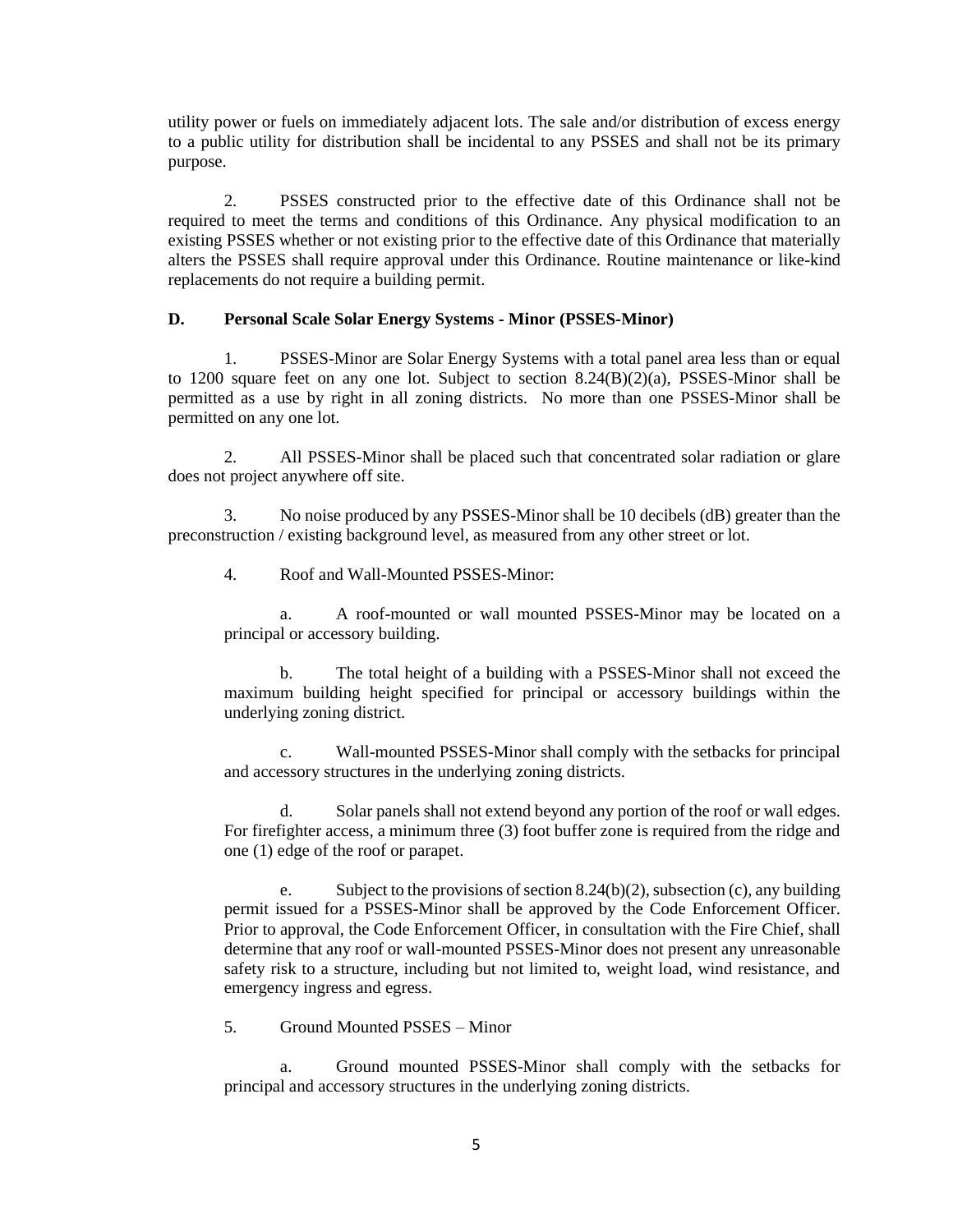b. The height of ground mounted PSSES-Minor solar panels and related equipment and supports shall not exceed the height requirements of the underlying zoning district.

c. The minimum height of ground mounted PSSES-Minor solar panels shall be 4 feet.

d. Ground mounted PSSES-Minor shall not be placed within any legal easement or right-of-way location or be placed within any storm water conveyance system or in any other manner that would alter or impede storm water runoff from collecting in a constructed storm water conveyance system.

### **E. Personal Scale Solar Energy Systems - Major (PSSES-Major)**

1. PSSES-Major are Solar Energy Systems with a total panel area greater than 1200 square feet and less than 21,780 square feet (0.5 acres) on any one lot. No more than one PSSES-Major shall be permitted on any one lot.

2. PSSES-Major shall be permitted as a use by right in all zoning districts and shall require a building permit from the Code Enforcement Officer, except that ground-mounted PSSES-Major shall not be constructed or installed in any Resource Protection, Stream Protection, Shoreland Limited Residential, or Aquifer Protections Overlay Districts.

3. Upon completion of installation, the PSSES-Major shall be maintained in good working order. Failure of the operator or property owner to maintain the PSSES-Major in good working order is grounds for appropriate enforcement actions pursuant to Article X of this Ordinance. Enforcement may include orders for decommissioning and removal.

4. All on-site, newly-installed utility, collector, or transmission lines connected to a PSSES-Major shall be placed underground.

5. The operator or landowner of a PSSES-Major shall provide, as part of the application filed with the Code Enforcement Officer, written confirmation that, if a connection is planned, the utility company to which the PSSES-Major will be connected has been informed of the customer's intent to install a grid connected system and that the utility company has approved, or conditionally approved of such connection. Off-grid systems shall be exempt from this requirement.

6. No portion of the PSSES-Major shall contain or be used to display advertising. The manufacturer's name and equipment information or indication of ownership shall be allowed on any equipment of the PSSES-Major, provided they comply with the prevailing sign regulations.

All PSSES-Major shall be placed such that concentrated solar radiation or glare does not project anywhere off site.

8. No noise produced by any PSSES-Major shall be 10 decibels (dB) greater than the preconstruction / existing background level, as measured from any other street or lot.

9. The issuance of a permit under this Ordinance does not create in the property owner, its, his, her or their successors and assigns in title, or create in the property itself the right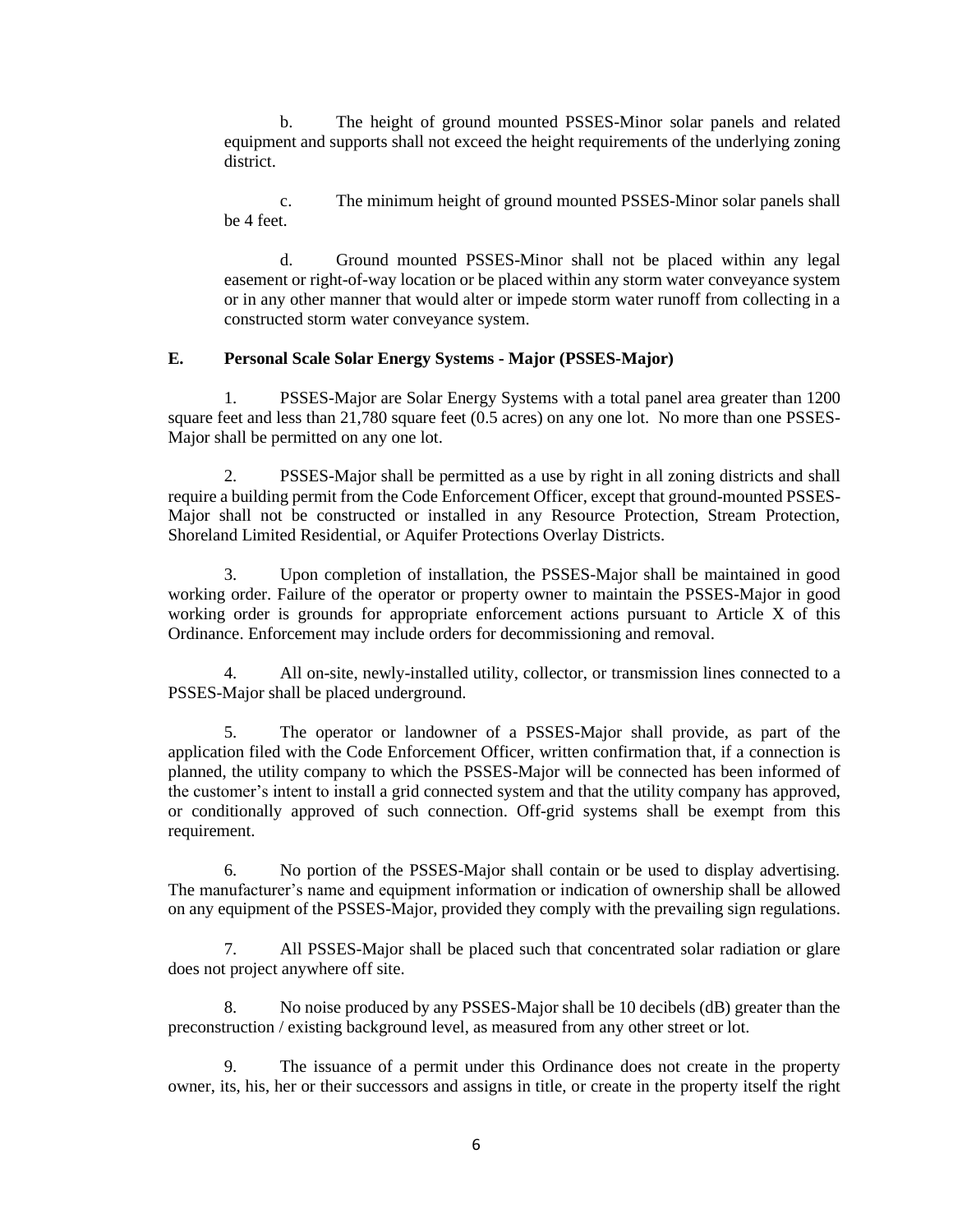to remain free of shadows and/or obstructions to solar energy caused by development or growth of any trees or vegetation on other properties.

#### 10. Permit Requirements

a. Zoning and/or building permit applications shall document compliance with this Ordinance and any applicable land use requirements not otherwise covered in this Ordinance and shall be accompanied by drawings showing the location of the system on the building or property, including property lines. Permits must be kept on the premises where the PSSES-Major is constructed.

b. The zoning and/or building permit(s) shall be void if the PSSES-Major, whether new or pre-existing, is moved or otherwise altered, either intentionally or by natural forces, in a manner which causes the PSSES-Major not to be in conformity with this Ordinance.

c. A PSSES-Major must be properly maintained and be kept free from all hazards, including but not limited to, faulty wiring, loose fastenings, being in an unsafe condition or detrimental to public health, safety, or general welfare. In the event of a violation of any of the foregoing provisions, the Code Enforcement Officer shall give written notice specifying the violation to the operator or landowner of the PSSES-Major which includes the required remedy.

11. Decommissioning

a. Each PSSES-Major and all solar related equipment shall be removed within 12 months of the date when the use has been discontinued, or abandoned, or upon termination of the useful life of same.

b. A PSSES-Major shall be presumed to be discontinued or abandoned if no electricity is generated by such solar collector for a period of 6 continuous months. See Section 8.24(K) for additional decommissioning considerations.

12. PSSES-Major – Roof and Wall Mounted.

a. A roof mounted or wall mounted PSSES-Major may be located on a principal or accessory building.

b. The total height of a building with a PSSES-Major shall not exceed the maximum building height specified for principal or accessory buildings within the underlying zoning district.

c. Wall mounted PSSES-Major shall comply with the setbacks for principal and accessory structures for the underlying zoning districts in which a PSSES-Major is located.

d. Solar panels shall not extend beyond any portion of the roof or wall edges. For firefighter access, a minimum three (3) foot buffer zone is required from the ridge and one (1) edge of the roof or parapet.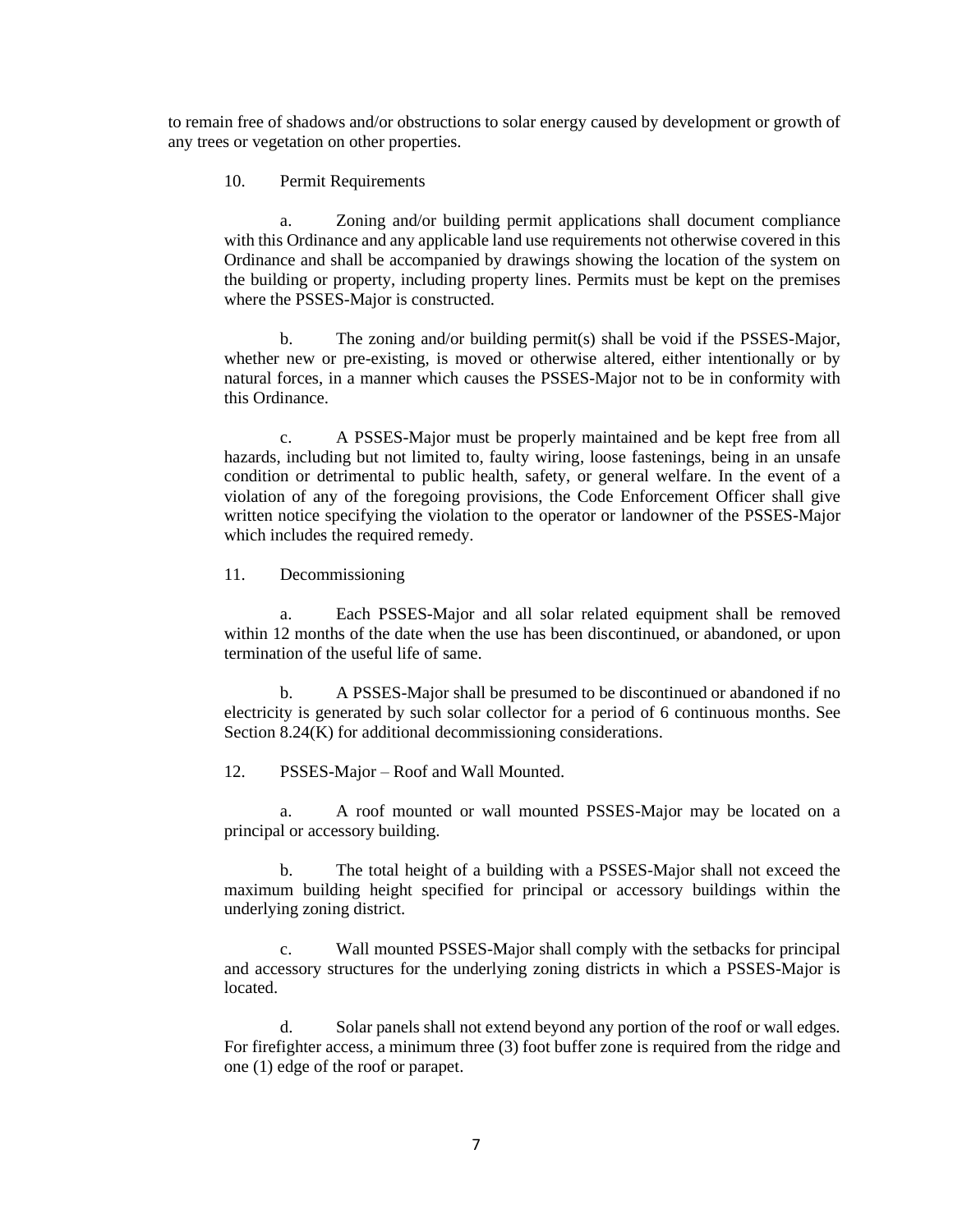e. Any building permit issued for a PSSES-Major shall be approved by the Code Enforcement Officer, in consultation with the Fire Chief. Prior to approval, the Code Enforcement Officer, in consultation with the Fire Chief, shall determine that any roof or wall-mounted PSSES-Major does not present any unreasonable safety risk to a structure, including but not limited to, weight load, wind resistance, and emergency ingress and egress.

13. Personal Scale Solar Energy Systems - Major (PSSES-Major) – Ground Mounted

a. The minimum yard setbacks shall comply with the setbacks for principal and accessory structures in the underlying zoning district.

b. The height of ground mounted PSSES-Major solar panels and related equipment and supports shall not exceed the height requirements of the underlying zoning district in which a PSSES-Major is located.

c. The minimum clearance height of ground mounted PSSES-Major solar panels shall be 4 feet.

d. Impervious Coverage.

i. The area beneath the ground mounted PSSES-Major is considered pervious cover. However, use of impervious construction materials under the system could cause the area to be considered impervious and subject to the impervious surfaces limitations for the applicable zoning district.

ii. The surface area of the arrays of a ground mounted PSSES-Major, regardless of the mounted angle of any solar panels, shall be considered impervious and calculated in the lot coverage of the lot on which the system is located.

e. Appropriate safety/warning signage concerning voltage shall be placed at ground mounted electrical devices, equipment, and structures. All electrical control devices associated with the PSSES-Major shall be locked to prevent unauthorized access or entry.

f. Ground-mounted PSSES-Major shall not be placed within any legal easement or right-of-way location or be placed within any storm water conveyance system or in any other manner that would alter or impede storm water runoff from collecting in a constructed storm water conveyance system.

## **F. Large Scale Solar Energy Systems (LSSES)**

1. LSSES are Solar Energy Systems with a total panel area greater than 21,780 square feet (0.5 acres) on any one lot and less than ten (10) acres on any one lot. LSSES shall be a conditional use in any Commercial Industrial District. LSSES shall not be a permitted use in any other District. No Solar Energy System greater than 10 acres shall be permitted.

2. LSSES permitted or constructed prior to the effective date of this Section shall not be required to meet the terms and conditions of this Ordinance. Any physical modification to an existing LSSES, whether or not permitted or existing prior to the effective date of this Section, that materially alters the LSSES and any new LSSES or expansion of a LSSES shall require a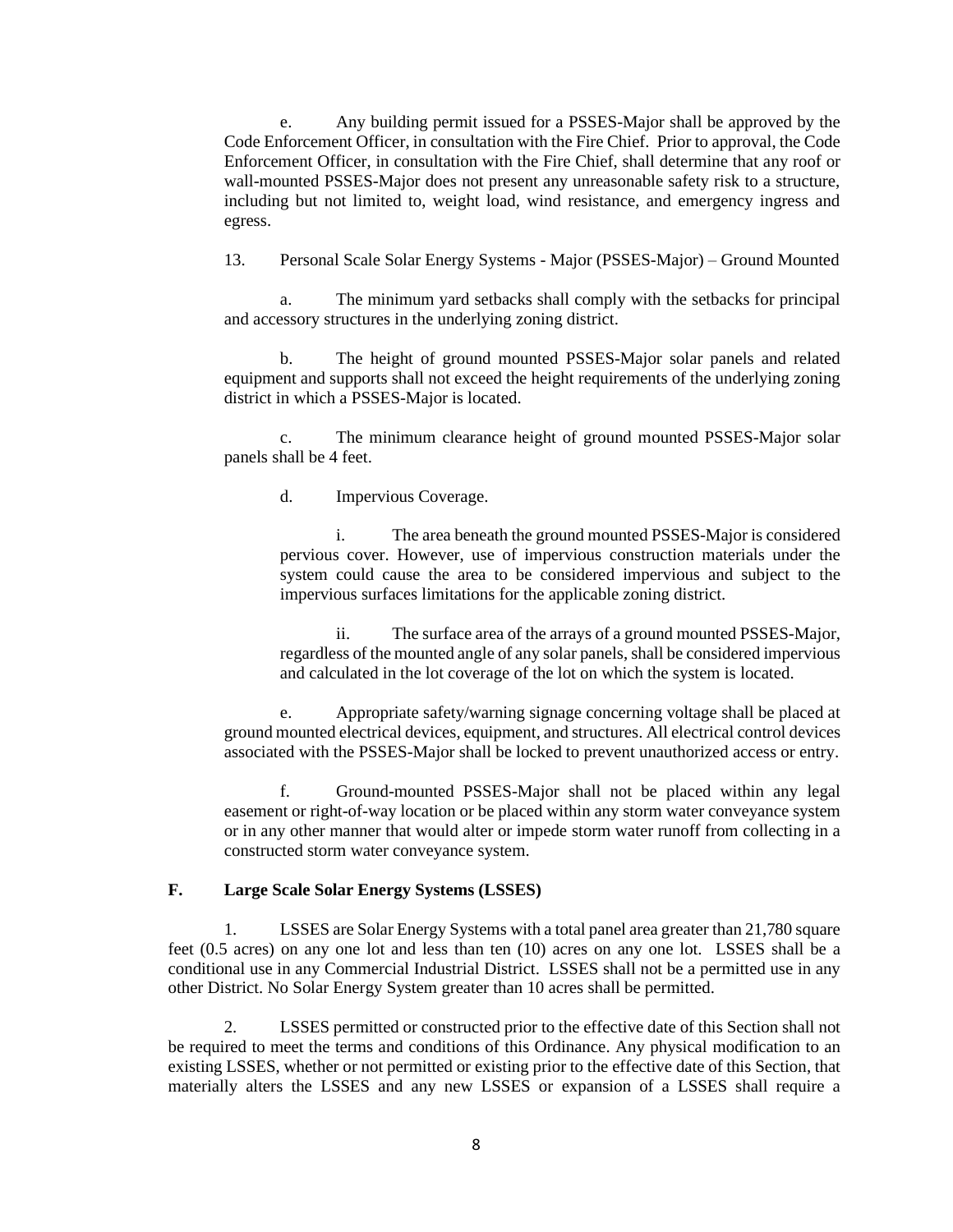Conditional Use Permit from the Planning Board under this Ordinance. Routine maintenance or like-kind replacements do not require a building permit or Planning Board approval.

3. The LSSES layout, design and installation and ongoing maintenance shall conform to applicable industry standards, such as those of the American National Standards Institute (ANSI), Underwriters Laboratories (UL), the American Society for Testing and Materials (ASTM), the Institute of Electrical and Electronics Engineers (IEEE) or other similar certifying organizations. The LSSES layout, design and installation and ongoing maintenance shall also comply with all applicable federal, state, and local codes, including applicable building codes and other applicable fire and life safety requirements.

4. All on-site, newly-installed utility, collector, or transmission lines connected to a LSSES, and all upgraded transmission lines, shall be placed underground. All new-installed utility, collector, or transmission lines, including all upgraded transmission lines, constructed for purposes of delivering energy produced by an LSSES to a grid connection point or substation shall be placed underground.

5. No portion of any LSSES shall be visible from any lake or other Body of Water, including great ponds, rivers, and streams.

6. The LSSES operator or, if no commercial operator, the landowner shall provide, as part of its application for a Conditional Use Permit, written confirmation from the public utility company to which the LSSES will be connected stating that the company has been informed of the solar facility operator or land owner's intent to install a grid connected system and that it has approved, or conditionally approved of such connection.

7. No portion of the LSSES shall contain or be used to display advertising. The manufacturer's name and equipment information or indication of ownership shall be allowed on any equipment of the LSSES, provided they comply with the prevailing sign regulations.

8. All LSSES shall be placed such that concentrated solar radiation or glare does not project anywhere off site.

9. No noise produced by any LSSES shall be 10 decibels (dB) greater than the preconstruction / existing background noise level, as measured from any abutting street or lot.

10. The LSSES operator or, if no commercial operator, landowner shall ensure that dust control measures are implemented and maintained, including during construction and decommissioning of the LSSES, such that dust emissions in the air do not travel beyond the property lines.

11. No trees, vegetation, or other landscaping, other than that provided for in the application or as a condition of approval of any plan, application, or permit, may be removed or altered for the installation or operation of a LSSES. For any lot on which timber harvesting or related activities has occurred or is occurring, no conditional use permit application for a LSSES shall be filed until one year after the end of any timber harvesting or related activities. Any lot owner conducting timber harvesting or related activities shall submit to the Code Enforcement officer the date on which any timber harvesting or related activities concluded.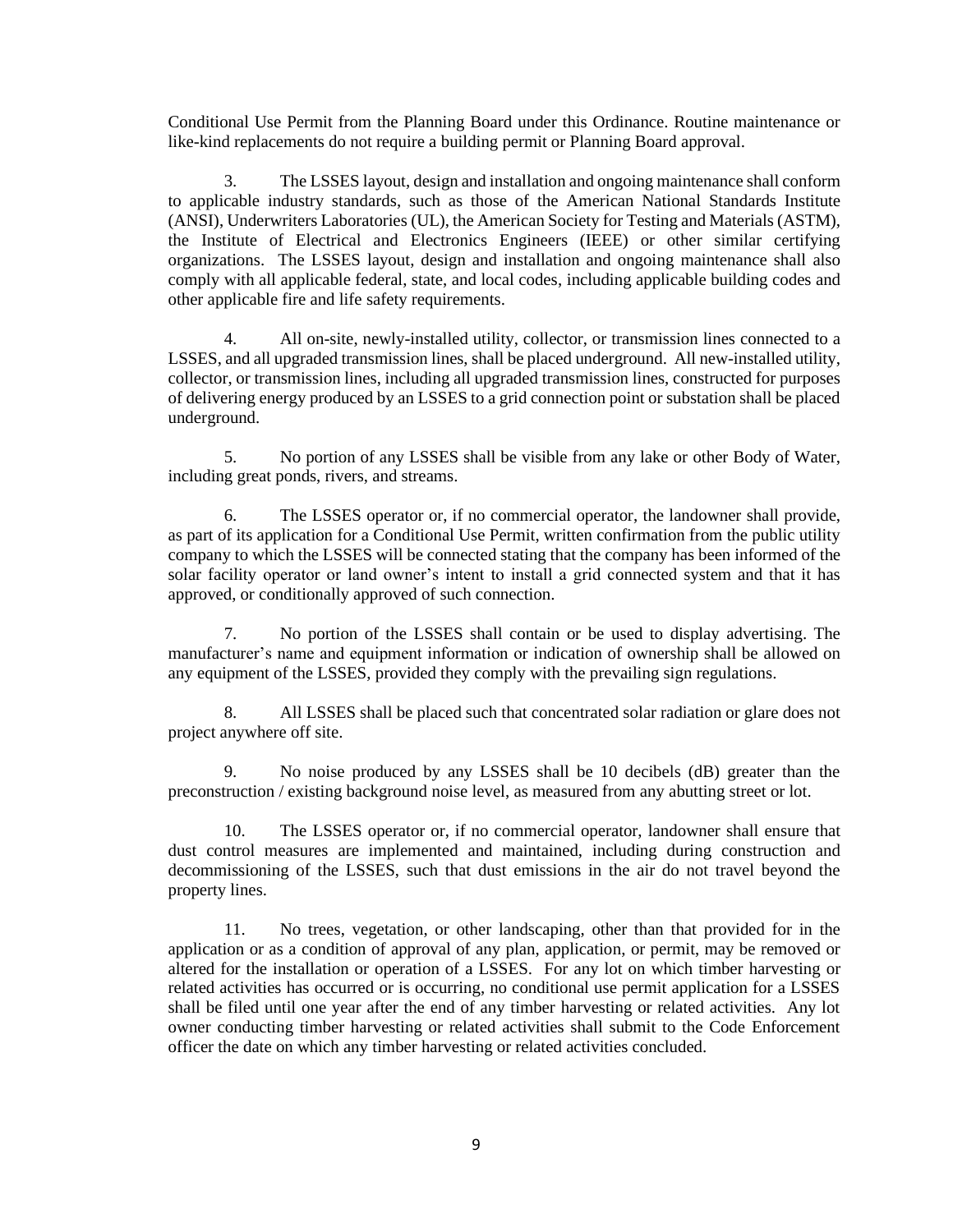12. Proposed site re-grading shall not be excessive and shall be kept to the minimum amount necessary. Unless waived by the Planning Board, any topsoil that must be removed shall be stored and stabilized on-site for future use, including for Decommissioning.

13. At no time will there be any use of herbicides or pesticides without the prior written approval of the Code Enforcement Officer.

14. No fuel or other hazardous material shall be stored on site, except materials associated with storage batteries. Storage batteries shall conform to Federal, State and local requirements.

15. The LSSES operator or, if no commercial operator, landowner shall maintain a phone number and identify a person responsible for the public to contact throughout the life of the project. This information shall be provided to the Town of Lovell and to immediate abutters of the LSSES.

16. The issuance of a conditional use permit under this Ordinance does not create in the land-owner, its, his, her or their successors and assigns in title, or create in the property itself, the right to remain free of shadows and/or obstructions to solar energy caused by development or growth of any trees or vegetation on any other property.

17. Permit Requirements

a. The installation of LSSES shall be in compliance with all applicable permit requirements, codes, and regulations and this Ordinance.

b. The LSSES operator or, if no commercial operator, the landowner shall repair, maintain and replace the LSSES and related solar equipment during the term of the permit in a manner consistent with industry standards as needed to keep the LSSES in good repair and operating condition.

18. Required LSSES Security Fencing

a. All equipment constituting a ground-mounted LSSES, including, but not limited to, solar panels, inverters, battery storage facilities, buildings, structures, and all LSSES Solar Equipment, excepting overhead power and communication lines, shall be completely enclosed by a minimum 8 foot high, black PVC coated (min. 22 mils.) bonded to the core wire chain link fence (min. wire 8 gauge) with top rail with eight (8) foot high, black PVC coated chain link locking gate(s). The entire perimeter of the bottom of the fence shall be elevated at least six (6) inches for small terrestrial animals to pass. This fence shall be the "Required LSSES Security Fencing".

b. Clearly visible warning signs shall be placed at all pad-mounted transformers, inverters, and substations and on the Required LSSES Security Fencing surrounding the LSSES informing individuals of potential voltage hazards.

c. Access points through the Required LSSES Security Fencing shall be locked to prevent unauthorized access or entry.

d. Appropriate safety/warning signage concerning voltage shall be placed at ground mounted electrical devices, equipment, and structures. All electrical control devices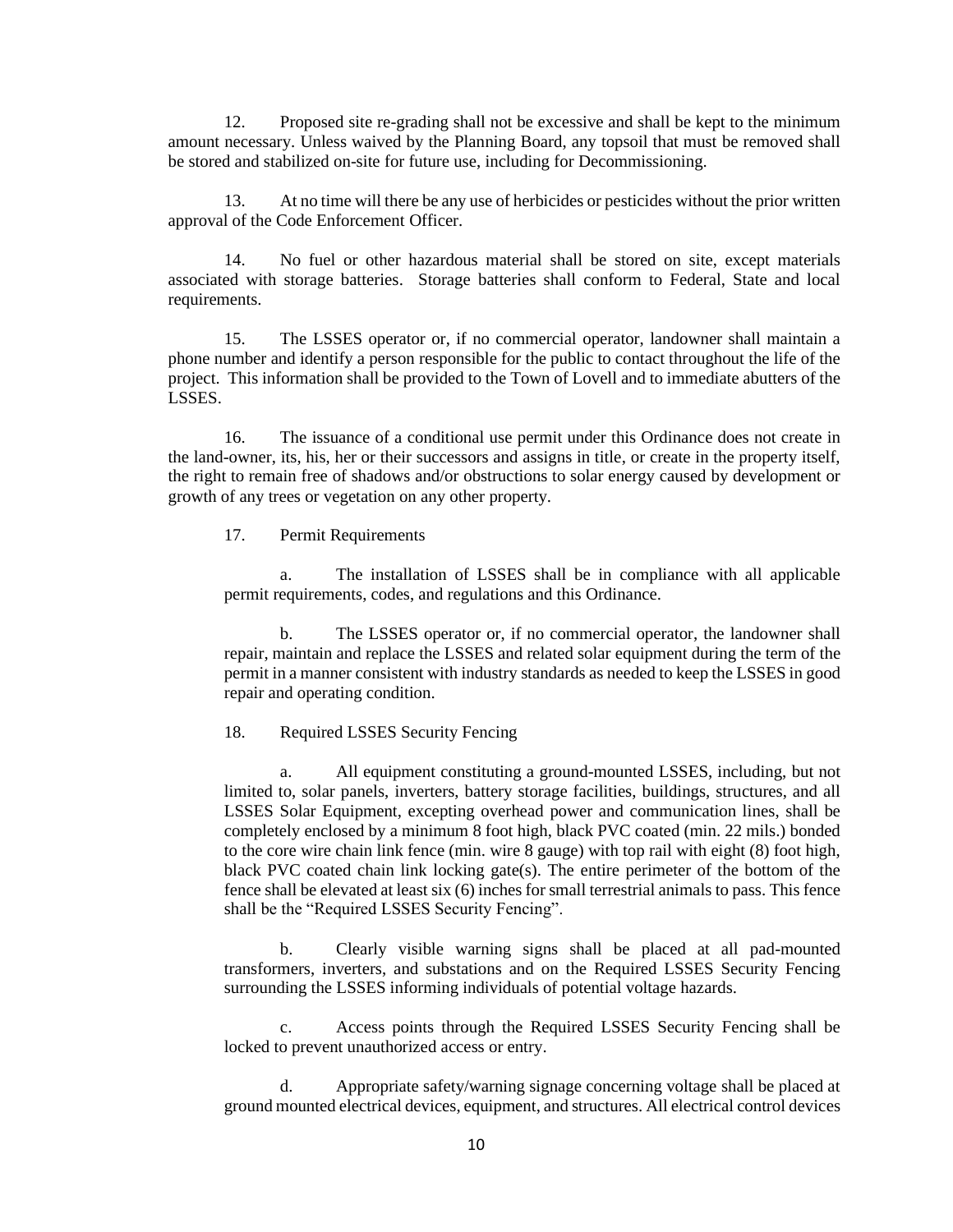associated with the LSSES shall be placed within the Required LSSES Security Fencing (to the extent feasible) and locked to prevent unauthorized access or entry.

19. LSSES Size, Lot Size and Lot Coverage

a. The maximum land area encompassed within the Required LSSES Security Fencing shall be ten (10) acres.

b. The minimum lot size of a LSSES shall meet the requirements of the underlying zoning district.

c. The maximum lot coverage for LSSES shall meet the requirements of the underlying zoning district.

d. Lot coverage for LSSES shall be defined as the percentage of the lot covered by all buildings, driveways, parking areas, other areas where vegetation is removed, and all of the area enclosed within the Required LSSES Security Fencing.

e. No more than one LSSES shall be installed on a lot or any portion of a lot. LSSES installed on contiguous lots shall not be connected, and no Required LSSES Security Fencing shall extend beyond the perimeter of any one lot.

f. For purposes of calculating the maximum land area of 10 acres for a LSSES, the acreage of a proposed LSSES on a lot shall include both the acreage on the lot for which approval is sought, plus the acreage of any already-existing LSSES on any contiguous lots.

g. Ground mounted LSSES shall not exceed 15 feet in height.

20. LSSES Setbacks and Buffers

a. The minimum yard setbacks shall be the greater of the principal structure setbacks in the zoning district, or of the minimum buffer requirements for LSSES.

b. Buffers for LSSES are land areas used to visibly separate LSSES installations from adjacent properties through screening and distance.

c. A minimum 100-foot deep natural, undisturbed buffer shall be maintained along all exterior property lines.

d. The natural buffer shall include a minimum of 25 trees exceeding 2" in caliper at 4 feet above the ground in any 100-foot buffer length as measured at the property line. Where a buffer exceeds 100 feet in depth, the 25 trees standard may be met by including those trees within the first 200 feet of buffer depth.

e. Additional trees shall be provided where necessary to achieve the 25 trees standard. Such additional trees shall be of the same species as existing trees in the immediate area, shall be  $1\frac{1}{2}$ " minimum caliper 4 feet up, and shall be placed to fill in the gaps. The applicant shall further demonstrate that the trees, when mature, will adequately provide a visual buffer to the LSSES.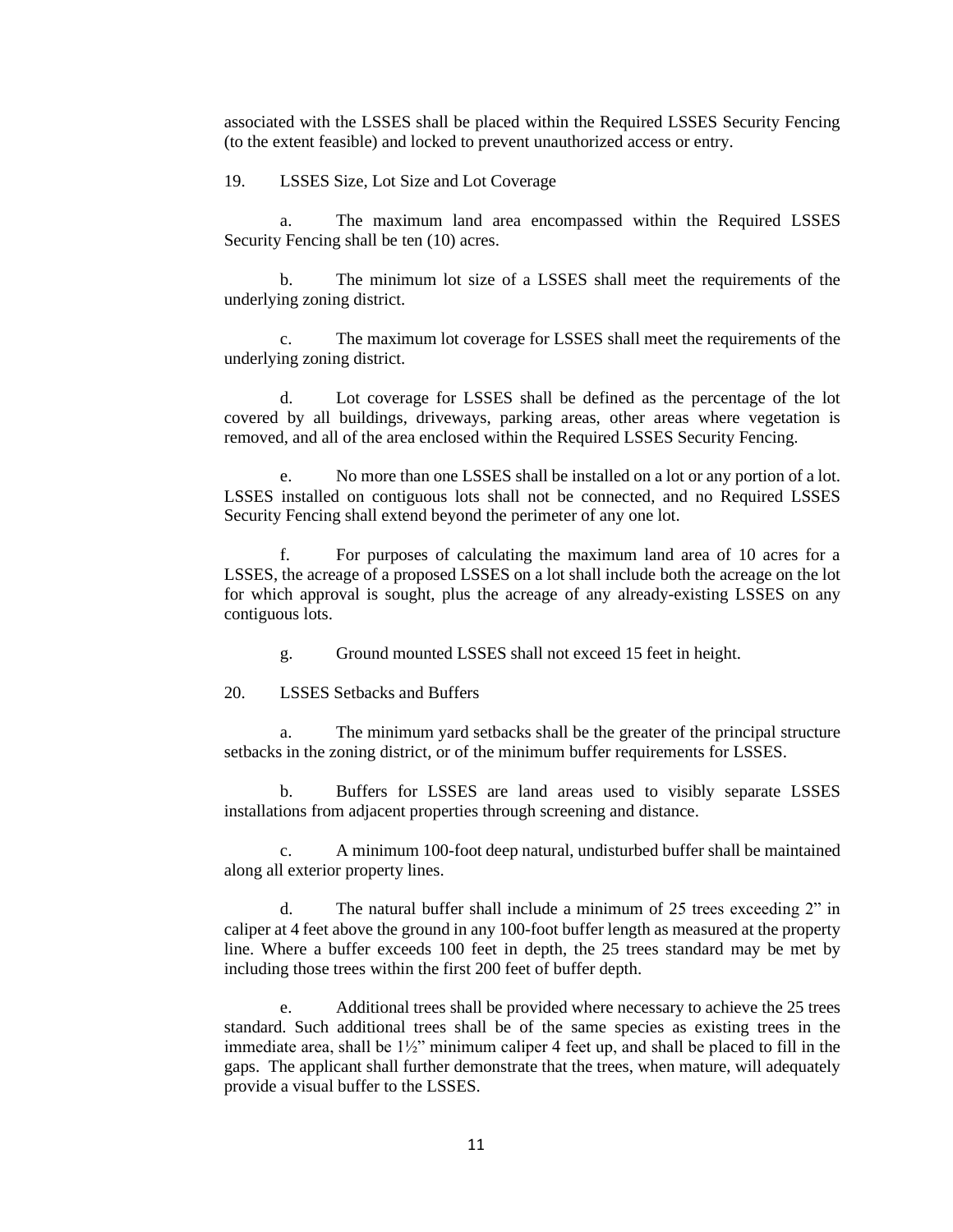f. The buffer requirements shall not apply at project vehicular entrance(s), utility rights-of-way, and similar required openings.

g. The ground mounted LSSES shall not be artificially lighted except to the extent required for safety or by applicable federal, state, or local authority.

21. Impervious Cover

a. The area beneath the ground mounted LSSES is considered pervious cover. However, use of impervious construction materials under the system shall be considered impervious for stormwater management purposes.

b. The surface area of the arrays of a ground mounted LSSES, regardless of the mounted angle of any solar panels, shall be considered impervious for stormwater management purposes.

22. Access

a. Adequate access, parking, and circulation, as determined by the Planning Board in consultation with the Fire Chief, for service and emergency vehicles shall be provided.

b. At a minimum, a 20' wide all-weather access way must be provided from a public way into the site.

c. The first 50 feet of any access way(s) shall be paved with 3" minimum thickness bituminous concrete including appropriate turning radii areas at the entrance.

d. The access way(s) into, around and through the site, despite the lengths, shall otherwise meet the requirements of roads and driveways in section 7.10 this Ordinance.

#### **G. LSSES Conditional Use Permit Application Requirements**

In addition to the requirements in this Section and the other applicable requirements in Article 7 and Article 9.9 of this Ordinance, the following information shall be submitted with an LSSES Conditional Use Permit Application.

1. Evidence that the solar facility operator owns the subject land or has a satisfactory land purchase agreement or lease agreement for all the land associated with the LSSES and, if lease, that the lease agreement remains in effect during the operation of the LSSES.

2. Evidence of financial capacity to construct and operate a proposed LSSES.

3. Substantive Stormwater management report and plans and details.

4. Erosion control narrative, plans, and details.

5. A study or report created for the Planning Board that identifies any endangered or protected species, flora and fauna on site or within one mile of the Required LSSES Security Fencing.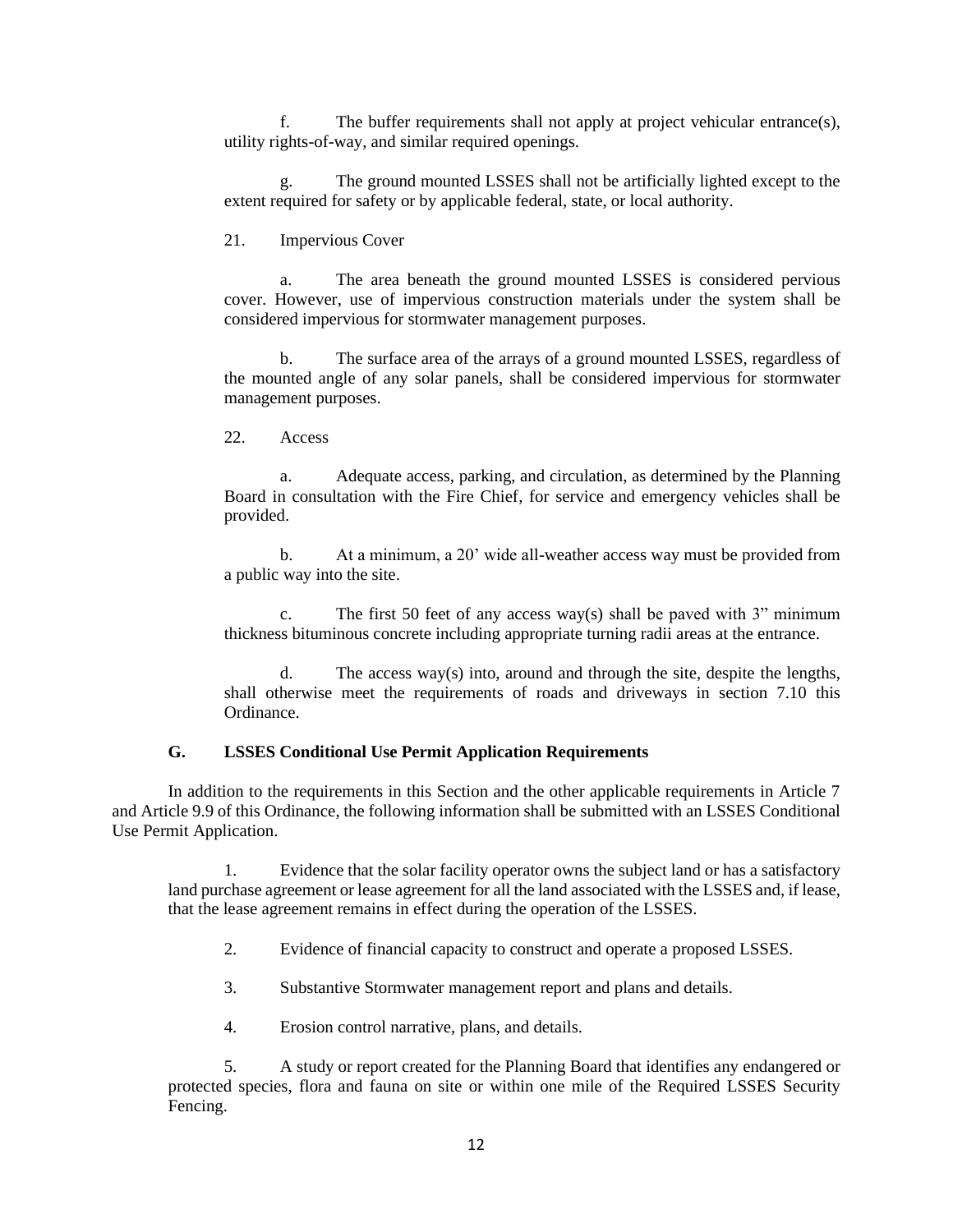6. Evidence that the project as proposed has been presented to and reviewed by the following agencies: the Maine Natural Areas Program, the Maine Department of Inland Fisheries and Wildlife, the Maine Historic Preservation Commission, the Maine Department of Transportation, the Maine Department of Agriculture, Conservation & Forestry, and the Maine Department of Environmental Protection. The applicant shall include the written responses from each of the above agencies in its application.

7. A written opinion detailing all required permits for the construction and operation of any proposed LSSES.

8. For all required permits listed in the preceding sub-paragraph, an applicant shall submit with its conditional use application copies of all required permits issued by any and all local, state and federal agencies for both the construction and operation of any LSSES, including any approvals required from other municipalities for uses within their jurisdiction. No LSSES conditional use permit application shall be deemed complete until all required permits have been issued.

- 9. A scaled plan of the LSSES showing:
	- a. Changes to the landscape of the site.
	- b. Grading, vegetation clearing and planting.
	- c. All screening, lighting, structures, and arrays.
	- d. Property line metes and bounds.

e. All water related features onsite and in the vicinity of the Required LSSES Security Fencing, including water courses and bodies, wetlands, flood hazard areas, and vernal pools.

f. Location of all Required LSSES Security Fencing and access roads.

g. All existing tree lines, rock outcroppings, trails, roads, fences, buildings, structures, and foundations.

h. Any and all existing above or below-ground utilities or transmission lines.

i. Location of any deer wintering areas on site and within one mile of the Required LSSES Security Fencing.

10. A Phase I Environmental Site Assessment report and a response narrative from the solar facility operator or landowner of the LSSES on next steps, if any.

11. A table of required and provided zoning dimensional information (e.g. setbacks, lot coverage, height, etc.).

12. Documentation of all Solar Equipment to be used in constructing the LSSES, including manufacturer's specifications and cut sheets.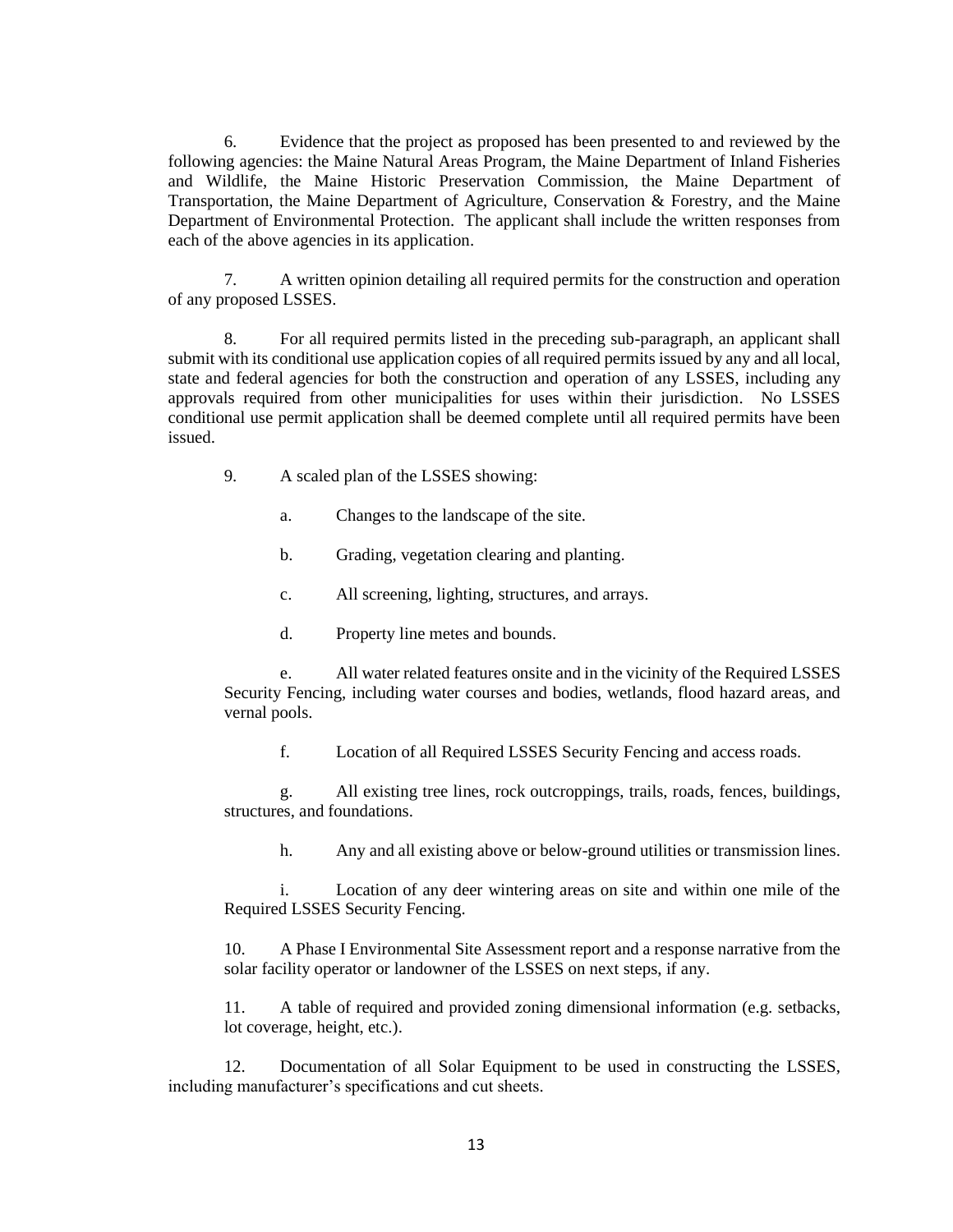13. An explanation of any transmission or distribution lines access or upgrades required to be built as a result of the LSSES, including, but not limited to, route starting and ending points, potential impacts to trees or vegetation, and rights of ways.

14. An explanation of any new or proposed upgrades to electrical substations that are related to the LSSES including, but not limited to, location, screening, setbacks, and noise impacts.

15. Electrical diagram detailing the arrays installations, associated components, and electrical interconnection.

16. A description of the amount of energy to be produced by the LSSES.

17. A complete list and status of other expected state and federal permits needed for construction and operation of the LSSES.

18. A decommissioning plan meeting the requirements of this Ordinance.

19. Written confirmation from the public utility company to which the LSSES will be connected noting that it has been informed of the solar facility operator or landowner's intent to install the proposed grid connected system and that it has conditionally approved of such connection.

20 A written manual or guide presented to the Fire Chief providing clear response information and instructions, including disconnection locations necessary for fire/emergency response.

21. A list of possible or intended dual uses of the property.

22. The Planning Board may waive any of the above submission requirements only when it finds that the required information is not necessary for making a determination.

## **H. LSSES Performance Bond**

1. A performance bond, of form and substance acceptable to the Municipal Officers of the Town of Lovell, shall be prepared and agreed and shall detail the conditions of the bond, the method for release of the entire bond or portions of the Town, and the procedure for the collection by the Town of Lovell. The bond documents shall specifically reference the subject LSSES. The value of the performance bond shall be based on the value of construction as reasonably agreed by the Municipal Officers of the Town of Lovell.

2. The LSSES operator or, if no commercial operator, the landowner shall notify the Code Enforcement Officer in writing if the performance bond is revoked within 30 days of the operator's receipt of notice of same. If the performance bond is revoked for any reason, the operator or landowner shall provide to the Code Enforcement Officer within 90 days a replacement bond that is reasonably acceptable to the Municipal Officers of the Town of Lovell. If an acceptable replacement bond is not provided within 90 days, any Conditional Use Permit approval(s) for the LSSES shall be void.

## **I. LSSES Certification and Recording**

1. As Built Survey and Certification.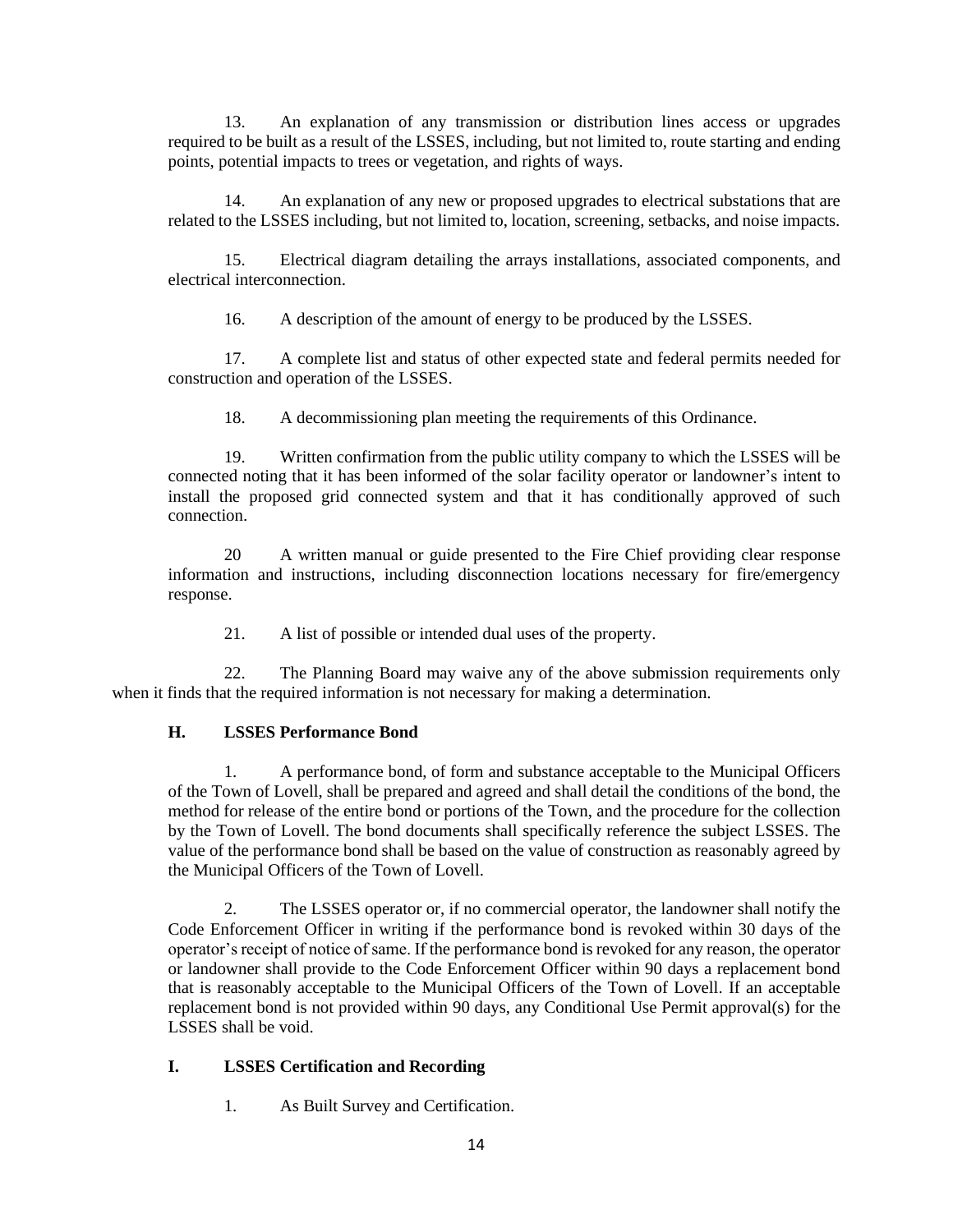a. After completion of all LSSES construction and prior to operation of an energized LSSES, the solar facility operator or landowner shall have an As-Built survey prepared by a Maine licensed Professional Land Surveyor and submitted to the Code Enforcement Officer.

b. The As-Built survey shall include at least actual locations of any structures and their components, above and underground utilities, roads, swales, ditches, detention/retention facilities, Best Management Practices, grading, land and landscaping alterations, or other infrastructure and facilities after construction has been completed.

c. A letter from the Maine licensed Professional Land Surveyor or from a Maine licensed Professional Engineer, shall certify that the solar facility had been constructed in accordance with any Planning Board approvals, including any conditions of approval and any accompanying plans and specifications, or otherwise the letter shall note the significant differences.

d. The Town shall hire the licensed Professional Land Surveyor, or Professional Engineer, and the cost of these services shall be paid by an applicant's application fee.

### 2. Recording

a. If the Planning Board approves, or approves with conditions, a LSSES, the solar facility operator or landowner shall record in the Oxford County Registry of Deeds, a certificate (approved by the Code Enforcement Officer) indicating the name of the current property owner, identifying the lot by reference to the last recorded deed in its chain of title, and indicating that such approval was granted, including any conditions of approval, and the date on which the approval was granted. The approval(s) shall be invalid until the certificate is recorded and shall be void if the certificate is not recorded within 90 days of the date of the final written approval.

#### **J. Large Scale Solar Energy Systems (LSSES) - Operations**

1. Operations and Maintenance Plan

a. The LSSES operator or, if no commercial operator, the landowner of the LSSES shall provide and maintain, upon Planning Board approval, an Operations and Maintenance plan which shall include measures for maintaining safe access to the installation as well as other general procedures for operational maintenance of the installation.

b. The Operations and Maintenance plan shall be submitted to the Code Enforcement Officer and kept on file in his/her office.

2. Ground-mounted LSSES shall not be placed within any legal easement or rightof- way location or be placed within any storm water conveyance system or in any other manner that would alter or impede storm water runoff from collecting in a constructed storm water conveyance system.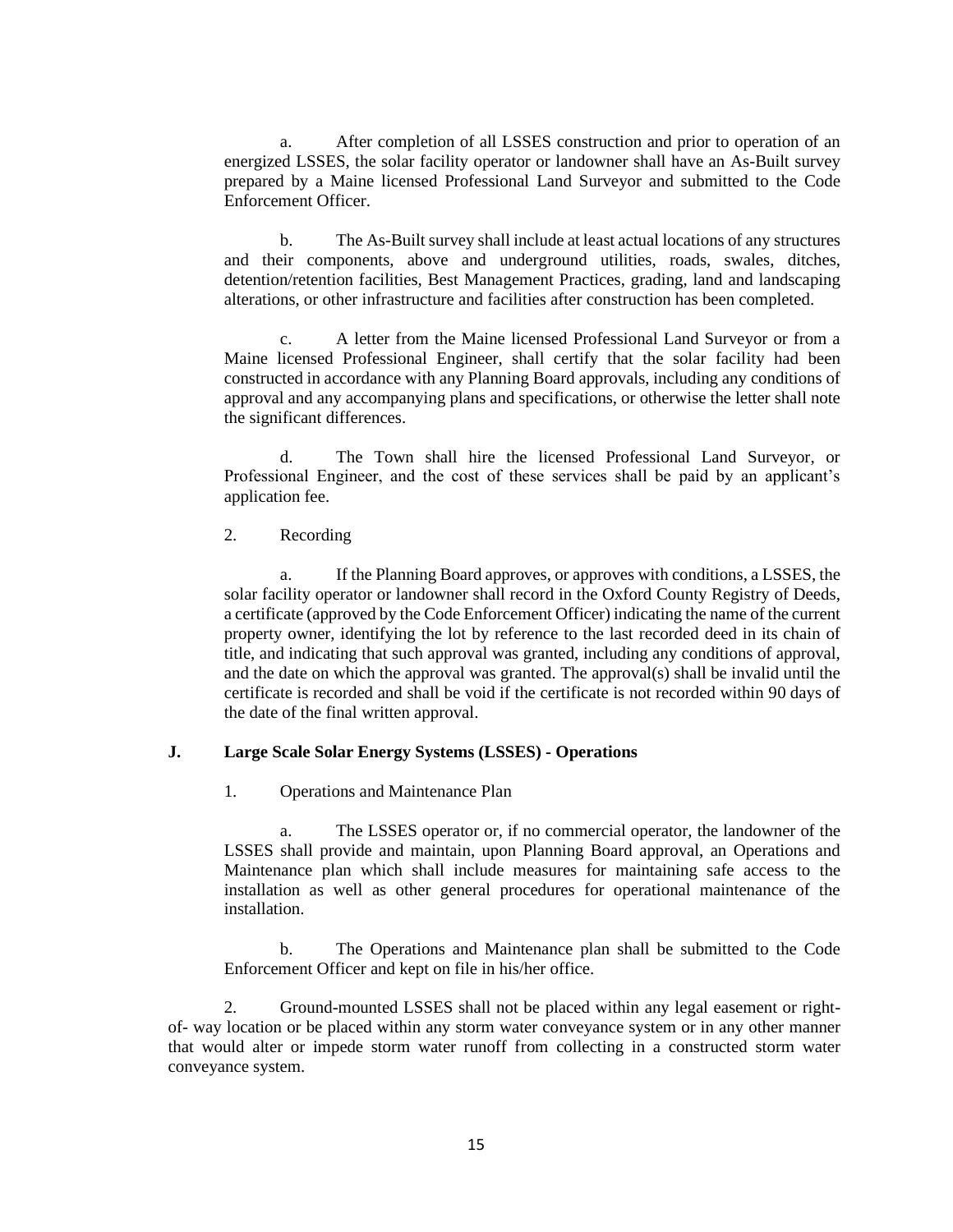3. Before the start of any construction, the solar facility operator shall provide a copy of a Spill Prevention and Control Plan, or similar document, to the Code Enforcement Officer.

4. Prior to activation of the LSSES, the solar facility operator shall provide a written manual or guide to the Fire Chief and Code Enforcement Officer providing clear response information and instructions, including disconnection locations necessary for fire/emergency response.

### 5. Reports

a. LSSES reports produced by the LSSES operator or, if no commercial operator, the landowner for any public agencies, regulatory bodies, or power companies shall be simultaneously submitted to the Code Enforcement Officer.

b. The LSSES operator or landowner shall produce an annual report on the status of the LSSES operations, output, and maintenance, and shall submit the report to the Code Enforcement Officer by December 31 of each year.

c. Prior to operation of the LSSES, the LSSES operator or landowner shall have a letter report prepared by a Maine licensed Professional Engineer certifying that the LSSES has been constructed in accordance with any Planning Board approval(s), including conditions of approval, if any, and any accompanying plans and specifications and/or other submitted and approved documentation.

6. Any change in the ownership of a LSSES operator or any change in land ownership of the lot on which any LSSES is located shall be reported to the Code Enforcement Officer, in writing, and kept in the CEO's file. At the time of any change in ownership of an LSSES operator or lot owner, all new owners, whether persons or entities, shall be required to submit a new conditional use application and an updated Decommissioning Bond, in accordance with Section  $8.24(K)(b)$ .

## **K. LSSES Decommissioning, Removal, and Bonding**

In addition to any state laws related to the decommissioning of solar energy systems, the following provisions apply to LSSES constructed in Lovell.

1. Any LSSES hall be considered Decommissioned when:

a. The LSSES has reached the end of its useful life, sustained casualty loss, or other significant damage, is not repaired or used or has reached a point of obsolescence and, after at least six consecutive months after any of these or similar events, the LSSES is declared Decommissioned by the Code Enforcement Officer; or,

b. The LSSES fails to operate as designed for a period of six or more consecutive months and is declared Decommissioned by the Code Enforcement Officer; or,

c. If the actions described in subsection (a) or (b) have not yet occurred, the solar facility operator or landowner may submit a written notice to the Town of Lovell declaring a Decommissioning of the LSSES, which notice shall provide a date of Decommissioning and state the status of the LSSES until the proposed decommissioning date.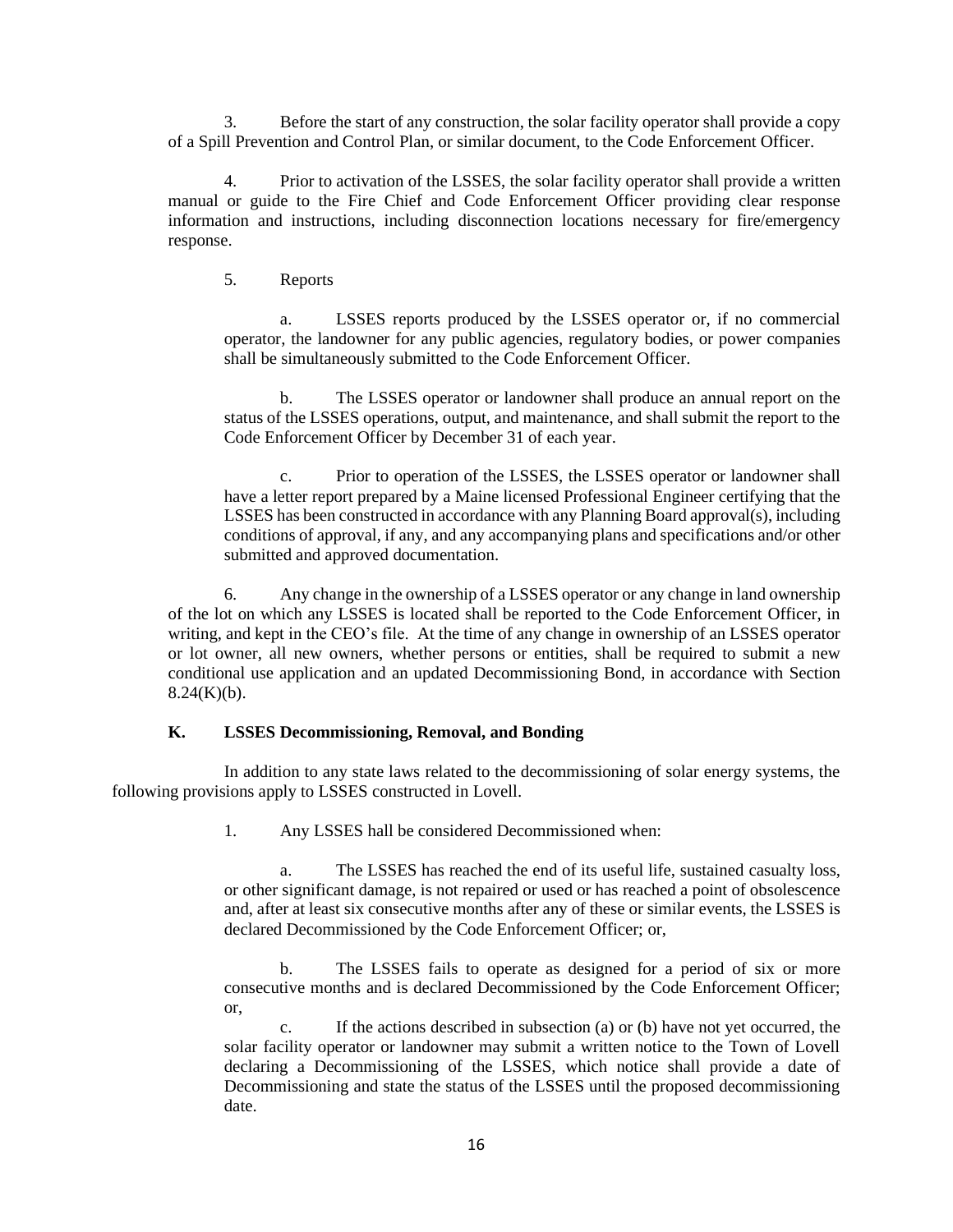2. The Date of Decommissioning shall be the date so declared by the Code Enforcement Officer or so provided in writing by the LSSES operator or, if no commercial operator, the landowner. The Code Enforcement Officer shall notify the solar facility operator or landowner by certified mail with signed receipt specifying, at a minimum, the Date of Decommissioning and that the LSSES must be removed, and the site be restored to its condition prior to development within 365 days. A copy of the notice shall be forwarded by the Code Enforcement Officer to the Select Board and Planning Board.

#### 3. Decommissioning Process and Requirements

a. The LSSES operator or, if no commercial operator, the landowner shall commission a Phase I Environmental Site Assessment prior to any land disturbance. Should contamination be encountered or suspected, a Phase II Environmental Site Assessment shall be conducted. All discovered and encountered hazardous materials shall be removed and disposed of in accordance with all local, state, and federal regulations.

b. The LSSES operator or, if no commercial operator, the landowner shall be responsible for determining, applying for, and receiving all necessary Decommissioning permits from the Town and any state or federal agencies..

c. The LSSES operator or, if no commercial operator, the landowner shall remove all LSSES materials, including, but not limited to, all Solar Equipment, barriers, fencing, OH/UG electric wiring and conduits, foundations, auger screws, electrical equipment, panels, inverters, signage, buildings, concrete pads, batteries, transformers, and associated debris.

d. The LSSES operator or, if no commercial operator, the landowner shall remove all graveled areas and access ways unless the solar facility operator or landowner requests in writing for such to stay in place.

e. The LSSES operator or, if no commercial operator, the landowner shall remove all stormwater management and BMP's unless the solar facility operator or landowner requests in writing for such to stay in place.

f. The LSSES operator or, if no commercial operator, the landowner shall stabilize all disturbed areas as necessary to minimize erosion, including, but not limited to, spreading topsoil, and revegetating with natural grasses and trees (a minimum of  $10 - 1\frac{1}{2}$ ") caliper trees per acre) native to the immediate area. Trees shall have a 90% survival rate after 2 years or be replaced. Replacement trees shall start a new 2-year period.

4. Decommissioning Bond

a. Before issuance of any building permit for a LSSES, the applicant or initial solar facility operator, or other entity approved by the Code Enforcement Officer, shall provide a Decommissioning Bond in form and substance approved by the Municipal Officers of the Town of Lovell and made payable to the Town of Lovell for all costs associated with the Decommissioning of the LSSES.

b. The initial value of the Decommissioning Bond shall be equal to 150 percent of the estimated cost of Decommissioning the LSSES. At the end of the fifth year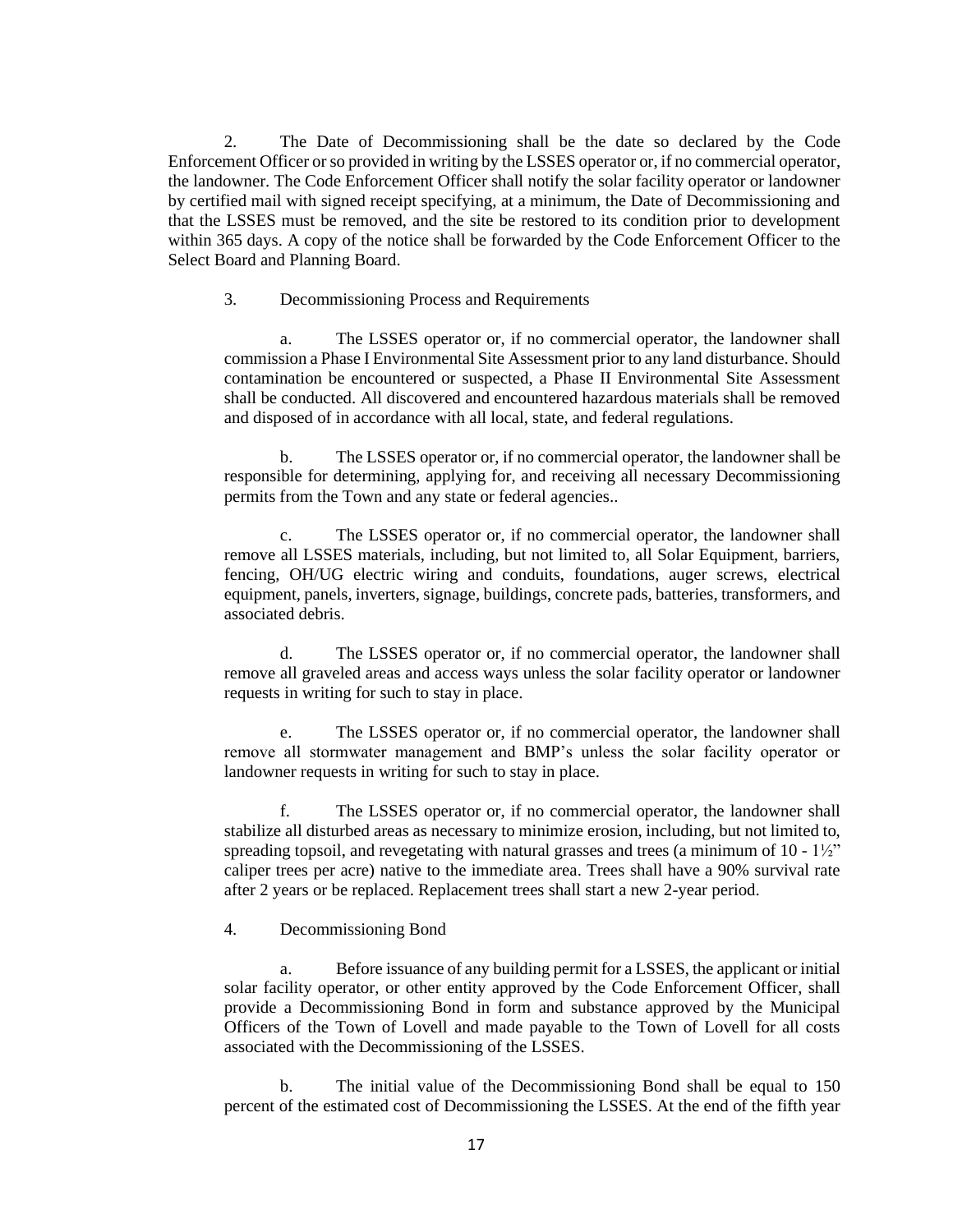of operation of the LSSES and for each successive 5-year period that the LSSES is in operation, the LSSES operator or, if no commercial operator, the landowner shall be required to submit an updated cost estimate to the Code Enforcement Officer, which estimate shall be prepared by a third-party entity and shall be paid for by the LSSES operator or landowner. The Municipal Officers of the Town of Lovell shall have the authority to reasonably accept or not accept the cost estimate value $(s)$ . Within 90 days of acceptance by the Municipal Officers of the Town of Lovell, the operator or landowner shall provide the Town of Lovell with a new Decommissioning Bond in the amount equal to 150 percent of the new estimate. The value of any Decommissioning Bond shall not include the net salvage value of any Solar Related Equipment or any utility, collector, or transmission lines.

c. Any Decommissioning Bond shall be of form and substance reasonably acceptable to the Municipal Officers of the Town of Lovell and shall detail the conditions of the bond, the method for release of the entire bond or portions of the bond to the Town of Lovell, and the procedure for the collection by the Town of Lovell. The bond documents shall specifically reference the subject LSSES. The Decommissioning Bond shall include a provision granting and guaranteeing the Town of Lovell the authority to access the funds and property and perform the Decommissioning of the LSSES if the solar facility operator or landowner fail to meet their obligations to fully and properly remove the LSSES.

d. The LSSES operator or, if no commercial operator, the landowner shall be responsible for notifying the Code Enforcement Officer in writing if the Decommissioning Bond is revoked or is no longer valid or in force within 30 days of the operator's receipt of notice of same. Within 90 days of such an event, the operator or landowner shall provide the Town of Lovell with a replacement Decommissioning Bond that is reasonably found acceptable by the Municipal Officers of the Town of Lovell. If an acceptable replacement bond is not provided within 90 days, any Conditional Use Permit approval(s) for the LSSES shall be void.

e. The Decommissioning Bond or replacement bond must be kept in effect throughout the lifetime of the LSSES. The LSSES operator or, if no commercial operator, the landowner may apply to the Municipal Officers of the Town of Lovell for the release of the Decommissioning Bond at such time that:

i. A Certification, prepared by a Maine licensed Professional Engineer experienced in such matters, is provided by the solar facility operator or landowner reporting that the LSSES has been Decommissioned as required by this Ordinance and as required by any Town of Lovell approval or applicable conditions of approval, and

ii. All Decommissioning requirements and activities are found to be satisfactorily complete by the Code Enforcement Officer and the Municipal Officers of the Town of Lovell.

f. If the LSSES operator or, if no commercial operator, the landowner fails to Decommission the LSSES as required by this Ordinance and as required by any applicable conditions of approval, the Town of Lovell will use reasonable effort to notify the solar facility operator or landowner of its intent to use the Decommissioning Bond and use any and all legal or available means necessary to Decommission the LSSES.